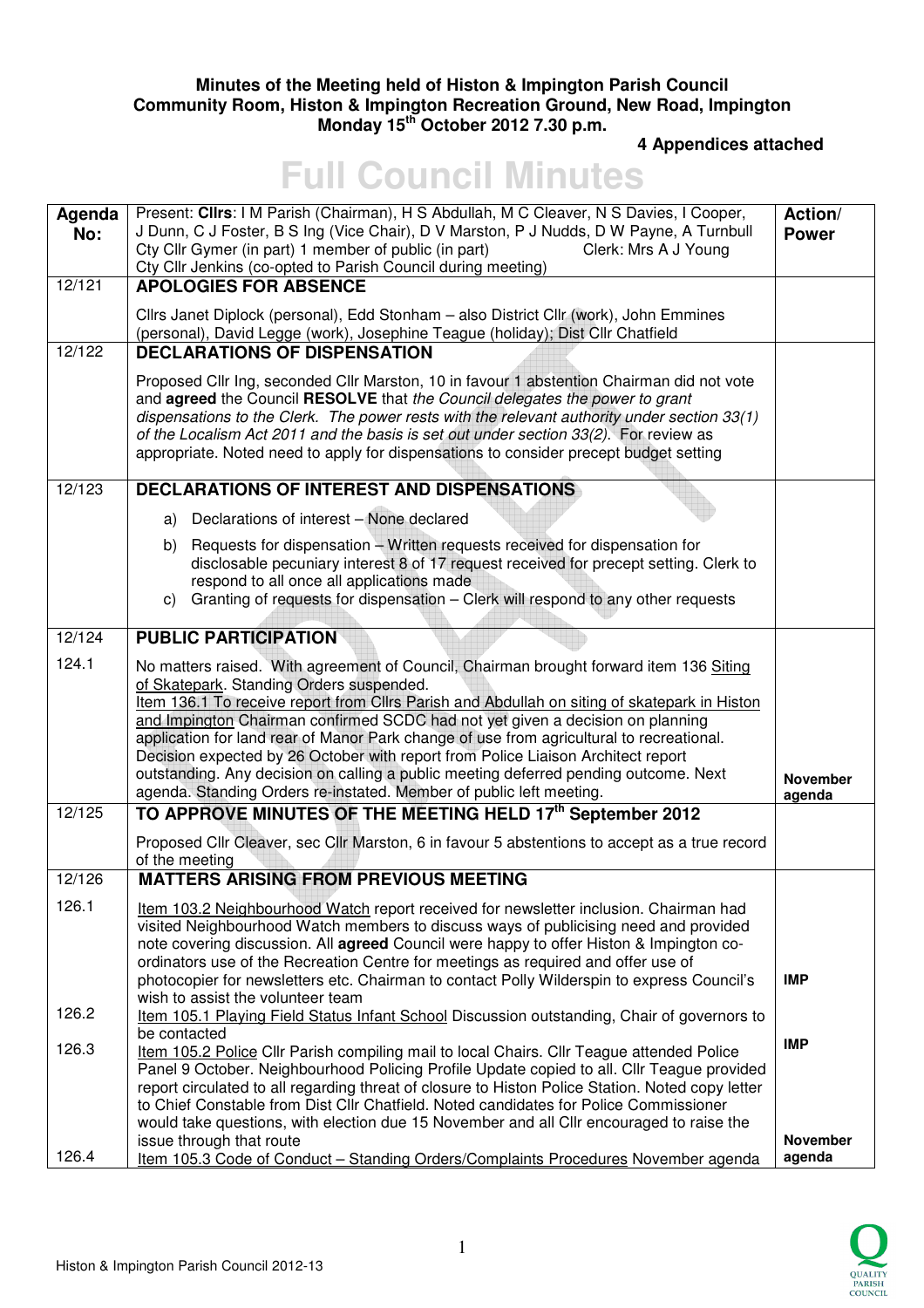| 126.5          | Item 105.4 Buchans meeting not yet held. Agreed to remove from priority list, Cllr Nudds<br>and Clerk to meet prior to next season                                                                                                                                                                                                                                                                                                                                                                                                                                                                                                                                                                                                                                                                                                       | Action/<br><b>Power</b>                            |
|----------------|------------------------------------------------------------------------------------------------------------------------------------------------------------------------------------------------------------------------------------------------------------------------------------------------------------------------------------------------------------------------------------------------------------------------------------------------------------------------------------------------------------------------------------------------------------------------------------------------------------------------------------------------------------------------------------------------------------------------------------------------------------------------------------------------------------------------------------------|----------------------------------------------------|
| 126.6<br>126.7 | Item 105.4 General Power of Competence training attended Cllrs Payne, Teague, Emmines<br>Item 106.8 Cambs ACRE Community Led Plans Clerk and Cllrs Dunn and Ing attending 23<br>October                                                                                                                                                                                                                                                                                                                                                                                                                                                                                                                                                                                                                                                  |                                                    |
| 126.8          | Item 107.1 Infants School Intake feedback from Cty Cllr Jenkins. Agreed Parish Council                                                                                                                                                                                                                                                                                                                                                                                                                                                                                                                                                                                                                                                                                                                                                   |                                                    |
| 126.9          | had role only in lobbying the Head Teacher and Governors<br>Item 108.2 South Cambs Consultation on Issues & Options (Local Plan) response made                                                                                                                                                                                                                                                                                                                                                                                                                                                                                                                                                                                                                                                                                           |                                                    |
| 126.10         | Item 118 Consultation Responses none submitted                                                                                                                                                                                                                                                                                                                                                                                                                                                                                                                                                                                                                                                                                                                                                                                           |                                                    |
| 12/127         | <b>VACANCY &amp; CO-OPTION TO PARISH COUNCIL</b>                                                                                                                                                                                                                                                                                                                                                                                                                                                                                                                                                                                                                                                                                                                                                                                         |                                                    |
| 127.1<br>127.2 | With 2 vacancies on Council, written application for co-option received from David Jenkins,<br>who additionally spoke of his wish to contribute locally. All in favour and agreed to co-opt.<br>Acceptance of Office signed with Register of Interests to be returned within 28 days. Cllr<br>Jenkins took full part in the rest of the meeting. Next agenda for remaining vacancy<br>Vacancies:                                                                                                                                                                                                                                                                                                                                                                                                                                         | <b>November</b><br>agenda                          |
|                | <b>Employment Committee</b> - following resignation by Cllr Turnbull<br>Finance Legal & Admin Committee - 3 vacancies, 2 following increase in membership<br>from 3 to 5 and one following resignation from Council by Ian Levitt<br><b>Planning Committee</b> – following resignation from Council by Ian Levitt<br>Recreation Ground Committee - following resignation from Cllr Teague<br>Youth Committee - following increase of membership from 3 to 4<br>Proposed Cllr Payne, seconded Cllr Ing to elect Cllr Jenkins onto Finance, Legal and<br>Administration Committee. All other vacancies on next agenda                                                                                                                                                                                                                      | <b>November</b><br>agenda                          |
| 12/128         | <b>MATTERS DEFERRED FROM LAST MEETING</b>                                                                                                                                                                                                                                                                                                                                                                                                                                                                                                                                                                                                                                                                                                                                                                                                |                                                    |
| 128.1          | To consider that: The Parish Council continue to support funding the Older Persons<br>coordinator role for 12 months from 1 September 2012, for up to 60% of the annual costs,<br>not to exceed £3,000. Cllr Davies declared pecuniary interest (Trustee and Treasurer<br>HICOM) and left meeting. Proposed Cllr Parish, seconded Cllr Cleaver 12 in favour 1<br>abstention and agreed. Noted the Council's delight with how the post is evolving and with<br>the efforts of Jean Newman. Written report expected from the co-ordinator for next agenda                                                                                                                                                                                                                                                                                  | <b>Sec 137</b><br>spending as<br>already<br>agreed |
| 128.2          | To consider that: The Parish Council should:<br>Agree that if a team, and a credible business plan are put together, it would fund HI<br>a)<br>Courier replacement to the sum of £1,000 in the first year, and £500 in second and<br>subsequent years<br>b) Accept the offer of assistance to find the team to make it happen, but cover all costs<br>(printing posters, meeting provision etc.) of doing so. Back this with use of mailing lists,<br>website, appeals to community groups (particularly those who've used the HI Courier in<br>the past)<br>Form a team of Angela Young, Cllrs Foster, Ing and Payne to make this happen<br>C)<br>Following full discussion and debate on the need for a replacement for the HI Courier, and<br>costs involved in producing quarterly Parish Council newsletters, as required to retain | <b>LGA1972</b><br>s142<br>CJF/BSI/<br><b>DWP</b>   |
|                | Quality Council status. After several attempts to reword proposal put forward by Cllr Payne,<br>finally proposed Cllr Nudds, seconded Cllr Ing all in favour and agreed to reword a) to<br>"£1,000 in the first year and subsequent years the amount to be reviewed following perusal<br>of the business plan". It was felt the majority of team should be non-Councillors                                                                                                                                                                                                                                                                                                                                                                                                                                                               |                                                    |
| 12/129         | <b>TO RECEIVE REPORTS</b>                                                                                                                                                                                                                                                                                                                                                                                                                                                                                                                                                                                                                                                                                                                                                                                                                |                                                    |
| 129.1          | County Clirs and District Council Reports: County Council written report accepted from<br>Cty Cllr Gymer covering: County Council and Cabinet meetings; Services; Police and Fire<br>Authorities; Consultations; Environmental Services; Forthcoming meeting and Events. Cty<br>Cllr Gymer reported additionally on Surface Water Management arrangements and noted<br>further vandalism along the Guideway. District Council written report accepted from Dist<br>Cllr Davies covering: SCDC Full Council meeting 27 September; Northern Corridor Area<br>Transport Plan workshop meeting; South Cambridgeshire Local Plan; Orchard Park<br>partners meeting; Sale of SCDC sheltered housing stock; Cambridgeshire Celebrates Age;                                                                                                      |                                                    |

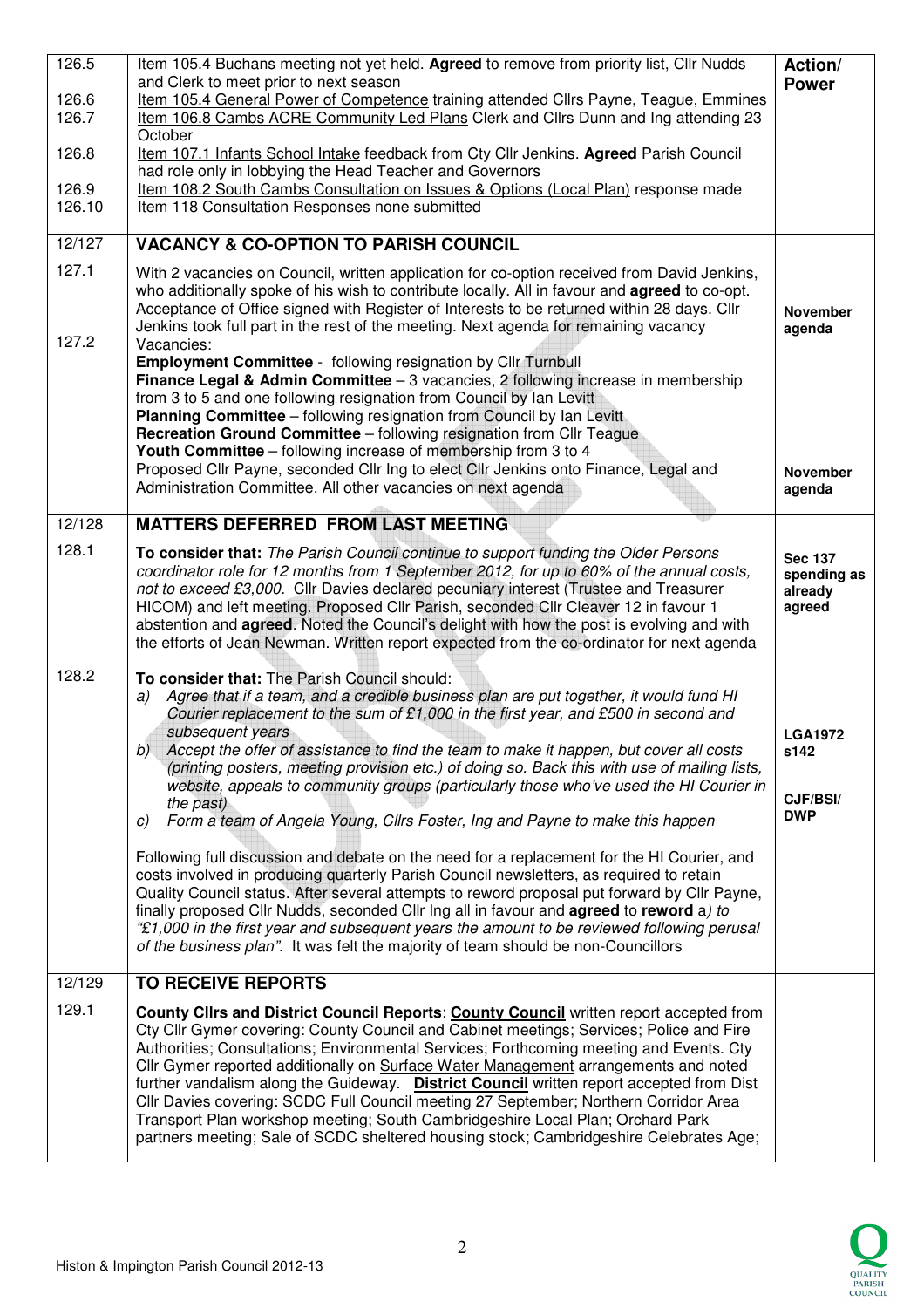|                | SCDC Community Awards. Parish Council congratulated Neil Davies on his recent SCDC<br>Village Hero Award and indicated pleasure that Neil's achievements had been marked<br>beyond Histon & Impington                                                                                                                                                                                                                                                                                                                                                                                                                                                                                                                                                                                                                                                                                                                                                                                                                                                                                                                                                                                                                                                                                                                                                                                                                                                                                                                                                                                                                                                                                            | Action/<br><b>Power</b> |
|----------------|--------------------------------------------------------------------------------------------------------------------------------------------------------------------------------------------------------------------------------------------------------------------------------------------------------------------------------------------------------------------------------------------------------------------------------------------------------------------------------------------------------------------------------------------------------------------------------------------------------------------------------------------------------------------------------------------------------------------------------------------------------------------------------------------------------------------------------------------------------------------------------------------------------------------------------------------------------------------------------------------------------------------------------------------------------------------------------------------------------------------------------------------------------------------------------------------------------------------------------------------------------------------------------------------------------------------------------------------------------------------------------------------------------------------------------------------------------------------------------------------------------------------------------------------------------------------------------------------------------------------------------------------------------------------------------------------------|-------------------------|
| 129.2<br>129.3 | Clerks Report (Pg1 and 2) (Appendix 1). Noted. Cllrs Cleaver and Ing reported further on<br>Library Book Prize presentations. Members discussed proposal to offer hisimp.net email<br>addresses to all Councillors and Officers. Clerk to explore practicalities with 2-3 Councillors<br>and develop as appropriate including a short protocol and standard footer. Noted standard<br>need to copy Clerk or other office staff in to all emails sent out as a Parish Councillor. Noted<br>Clerk's delegation to be used to purchase and make additional donation for one wreath for<br>Remembrance Sunday, to be laid by the Chairman. Cost of wreath and additional donation<br>to be made to a total cost of £62.50<br>Other Committee Chairman and Officers reports Parish Council accepted report from Cllr<br>Payne on Newsletters/Newspapers (Appendix 2). Clerk to send list of planned articles to all<br>Councillors                                                                                                                                                                                                                                                                                                                                                                                                                                                                                                                                                                                                                                                                                                                                                                    | <b>Section 137</b>      |
| 12/130         | <b>TO RECEIVE Planning Committee Reports</b>                                                                                                                                                                                                                                                                                                                                                                                                                                                                                                                                                                                                                                                                                                                                                                                                                                                                                                                                                                                                                                                                                                                                                                                                                                                                                                                                                                                                                                                                                                                                                                                                                                                     |                         |
| 130.1          | Draft minutes 25 September and 11 October provided to all and accepted. Next meeting<br>due 23 October 2012. Report from Chairman received (Appendix 3). Member were<br>requested to comment on any draft submissions send round in future, even if to<br>acknowledge receipt. Cambridgeshire Strategy for Local Flood Risk Management<br>consultation from 17 September to 14 December 2012. All agreed Planning Committee to<br>respond on behalf of Parish Council. Bellway Homes Cllr Nudds had met representatives to<br>look at landscaping issues. Report to follow. Bellway representatives had wanted to discuss<br>the play area but no part of Cllr Nudds remit                                                                                                                                                                                                                                                                                                                                                                                                                                                                                                                                                                                                                                                                                                                                                                                                                                                                                                                                                                                                                       |                         |
| 12/131         | <b>TO RECEIVE Community Facilities Report</b>                                                                                                                                                                                                                                                                                                                                                                                                                                                                                                                                                                                                                                                                                                                                                                                                                                                                                                                                                                                                                                                                                                                                                                                                                                                                                                                                                                                                                                                                                                                                                                                                                                                    |                         |
| 131.1          | Draft minutes 18 September provided to all and accepted. Next meeting due 7 November<br>2012. Report from Cllr Davies accepted (Appendix 4) requesting change to Terms of<br>Reference for Area of Responsibility to "the persual of the acquisition of land at Bypass<br>Farm, Histon in which to provide recreational and community facilities". Chairman read<br>existing Area of Responsibilities and members felt concerned about what the suggested<br>change might imply. Following passionate exchange of views including:<br>Lack of open space in Histon & Impington, even if this land acquisition proceeded.<br>Section 106 money expressly paid for purpose of additional open space and<br>facilities for new residents/developments<br>Uncertainty of future use of land by owners/developers although not in short term;<br>Minerals and Waste Safeguarding policy in place<br>Past lost opportunities, need for an element of decisiveness<br>Future commitment, maintenance costs<br>Lease length; Valuation issues<br>Need for transparency and consultation with residents<br>At this point Chairman formally asked for meeting extension under Standing Order No1 (x).<br>Agreed. Following various attempts to change suggested new wording or defer to later<br>meeting, finally proposed Cllr Abdullah, seconded Cllr Davies all in favour and agreed to<br>change Terms of Reference, Area of Remit to read:<br>• The persual of the acquisition of land Bypass Farm, Histon on which to provide<br>recreational and community facilities<br>At the same time any proposals are put forward for agreement, costings for its basic<br>use to be provided to Full Council |                         |
| 12/132         | <b>TO RECEIVE Recreation Ground Report</b>                                                                                                                                                                                                                                                                                                                                                                                                                                                                                                                                                                                                                                                                                                                                                                                                                                                                                                                                                                                                                                                                                                                                                                                                                                                                                                                                                                                                                                                                                                                                                                                                                                                       |                         |
| 132.1<br>132.2 | Draft minutes 8 October provided to all and accepted. Next meeting due 6 December 2012<br>Report on site meeting at Homefield Park regarding fencing and removal of arising received<br>and accepted, as appendix to Recreation Ground Committee minutes 8 October                                                                                                                                                                                                                                                                                                                                                                                                                                                                                                                                                                                                                                                                                                                                                                                                                                                                                                                                                                                                                                                                                                                                                                                                                                                                                                                                                                                                                               |                         |
| 12/133         | <b>TO RECEIVE Employment Committee Report</b>                                                                                                                                                                                                                                                                                                                                                                                                                                                                                                                                                                                                                                                                                                                                                                                                                                                                                                                                                                                                                                                                                                                                                                                                                                                                                                                                                                                                                                                                                                                                                                                                                                                    |                         |
| 133.1          | "In Committee" draft minutes 27 September provided to all and accepted. Next meeting due<br>15 November 2012                                                                                                                                                                                                                                                                                                                                                                                                                                                                                                                                                                                                                                                                                                                                                                                                                                                                                                                                                                                                                                                                                                                                                                                                                                                                                                                                                                                                                                                                                                                                                                                     |                         |
|                |                                                                                                                                                                                                                                                                                                                                                                                                                                                                                                                                                                                                                                                                                                                                                                                                                                                                                                                                                                                                                                                                                                                                                                                                                                                                                                                                                                                                                                                                                                                                                                                                                                                                                                  |                         |